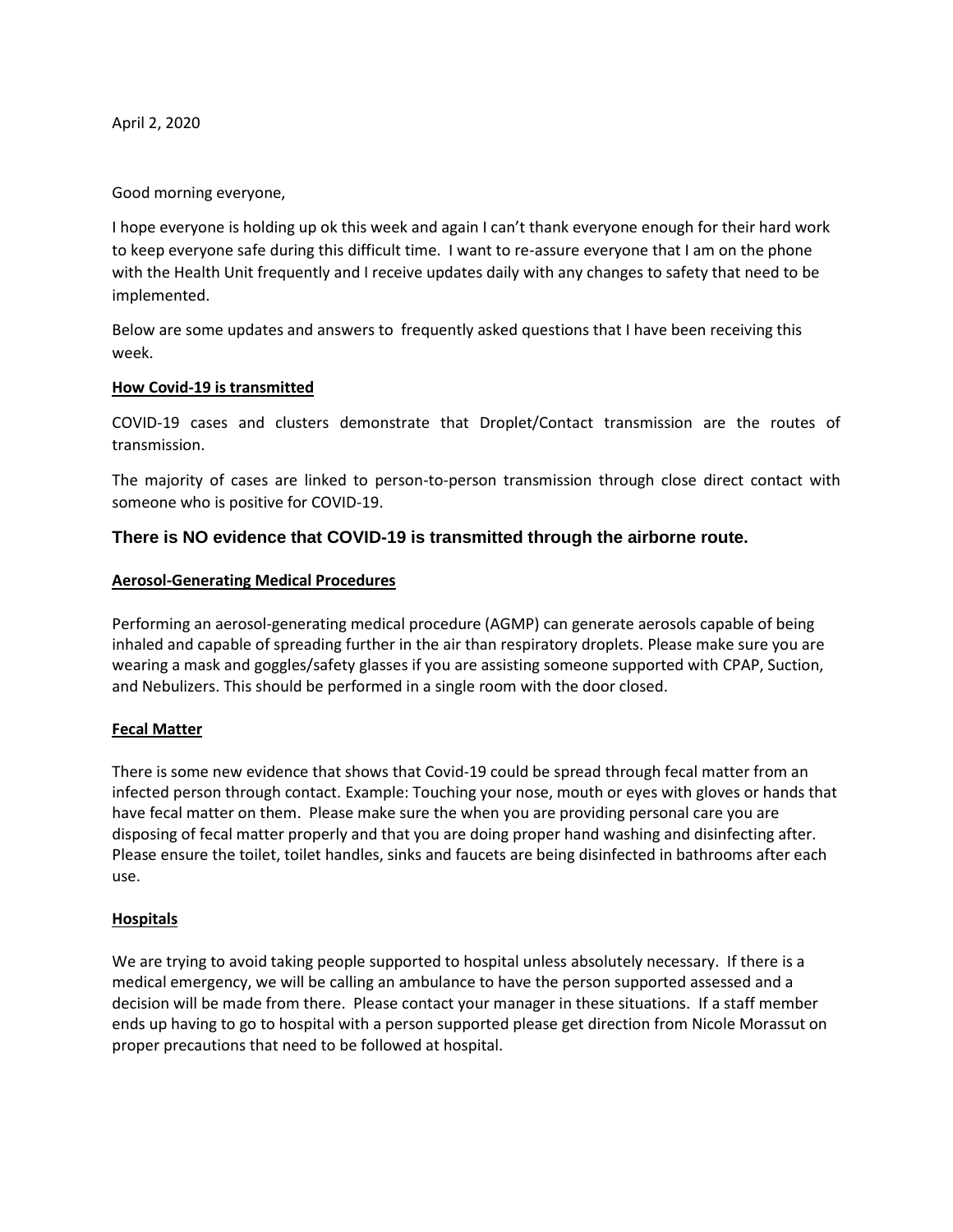### **Cleaning**

Please follow the cleaning instructions that are written in the Routine Practices/Infection Control Covid-19 procedure that was sent out on Friday. We contacted the Health Unit regarding the use of J-cloths for cleaning. They have confirmed that they are ok to use for cleaning instead of paper towels and that they can be washed and re-used. Because paper towels break down more easily than J Cloths when saturated, the J Cloths will do a more thorough job of disinfecting several surfaces.

#### **Hand Washing**

We also confirmed with the Health Unit that it is a safe practice to use a hand towels to dry your hands after hand washing if there is a hand towel assigned to each staff and it is washed at the end of each shift. Please review the Routine Practices/Infection Control Covid-19 procedure regarding proper hand washing techniques.

#### **Hand Sanitizer**

We received a donation of hand sanitizer today and we will start distributing this to the homes**. Please do not throw out the bottles** as we can dispense more hand sanitizer in them. Hand washing is the best practice to use over hand sanitizer, but you can use hand sanitizer if your hands are not soiled and you can't get to a sink.

## **Touching Face, Eyes, nose and Mouth**

It is very important that we avoid touching our faces, eyes, nose and mouths with unwashed hands. Covid-19 is spread through contact. If you touch a surface that is contaminated with Covid-19 and then touch your face, eyes, nose or mouth you could contract Covid-19.

#### **Social-Distancing**

It is very important to try and keep a distance of 2 metres (6 feet) from others and stay home when sick. I know this is very hard to do when we are supporting people but please try to maintain this distance as much as possible. It is also important that the people we support try to maintain this distance for themselves also. **This is one of the most important practices that needs to be followed along with hand washing and disinfecting of high touch surfaces to prevent the spread of Covid-19.**

#### **Footwear**

There was a question asked to me about wearing shoes in the homes. I spoke to the Health Unit and they informed me that there is no threat of transmitting Covid-19 by wearing your shoes in the homes. It would be great if staff could have a pair of shoes that are designated specifically for the home to be extra cautious, but it is not a requirement as of right now. We do recommend that if there is someone supported that may get around the home on the floor to have a change of shoes for those locations.

#### **Shift Changes**

We are asking employees to **do shift changes as quickly as possible with minimal contact between staff**. Please maintain 6 feet of distance between staff at shift change so that there is no potential for